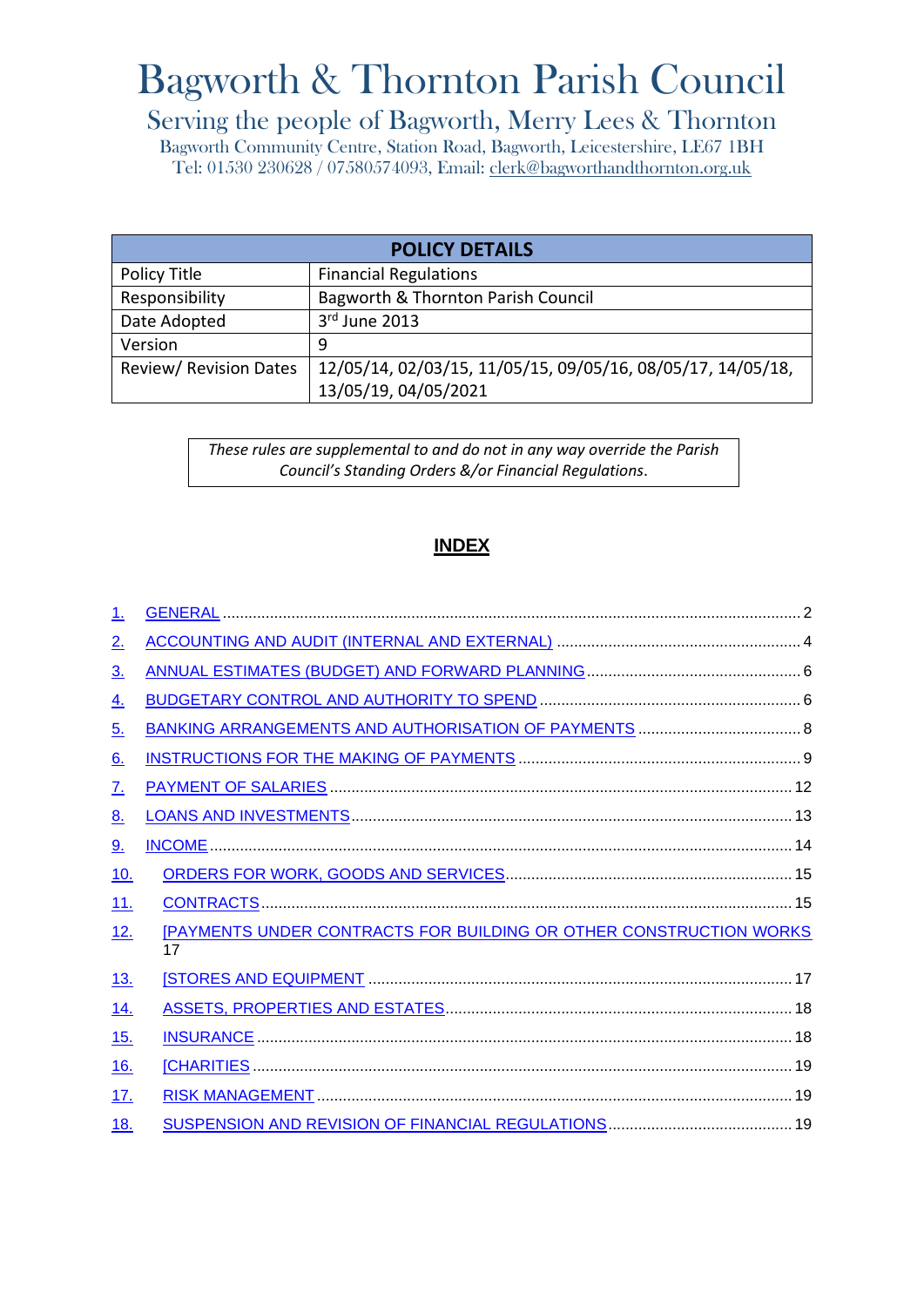#### <span id="page-1-0"></span>**GENERAL**

- 1.1. These financial regulations govern the conduct of financial management by the council and may only be amended or varied by resolution of the council. Financial regulations are one of the council's three governing policy documents providing procedural guidance for members and officers. Financial regulations must be observed in conjunction with the council's standing orders and any individual financial regulations relating to contracts.
- 1.2. The council is responsible in law for ensuring that its financial management is adequate and effective, and that the council has a sound system of internal control which facilitates the effective exercise of the council's functions, including arrangements for the management of risk.
- 1.3. The council's accounting control systems must include measures:
	- for the timely production of accounts;
	- that provide for the safe and efficient safeguarding of public money:
	- to prevent and detect inaccuracy and fraud; and
	- identifying the duties of officers.
- 1.4. These financial regulations demonstrate how the council meets these responsibilities and requirements.
- 1.5. At least once a year, prior to approving the Annual Governance Statement, the council must review the effectiveness of its system of internal control which shall be in accordance with proper practices.
- 1.6. Deliberate or wilful breach of these Regulations by an employee may give rise to disciplinary proceedings.
- 1.7. Members of Council are expected to follow the instructions within these Regulations and not to entice employees to breach them. Failure to follow instructions within these Regulations brings the office of councillor into disrepute.
- 1.8. The Responsible Financial Officer (RFO) holds a statutory office to be appointed by the council. The Clerk has been appointed as RFO for this council and these regulations will apply accordingly.
- 1.9. The RFO;
	- acts under the policy direction of the council;
	- administers the council's financial affairs in accordance with all Acts, Regulations and proper practices;
	- determines on behalf of the council its accounting records and accounting control systems;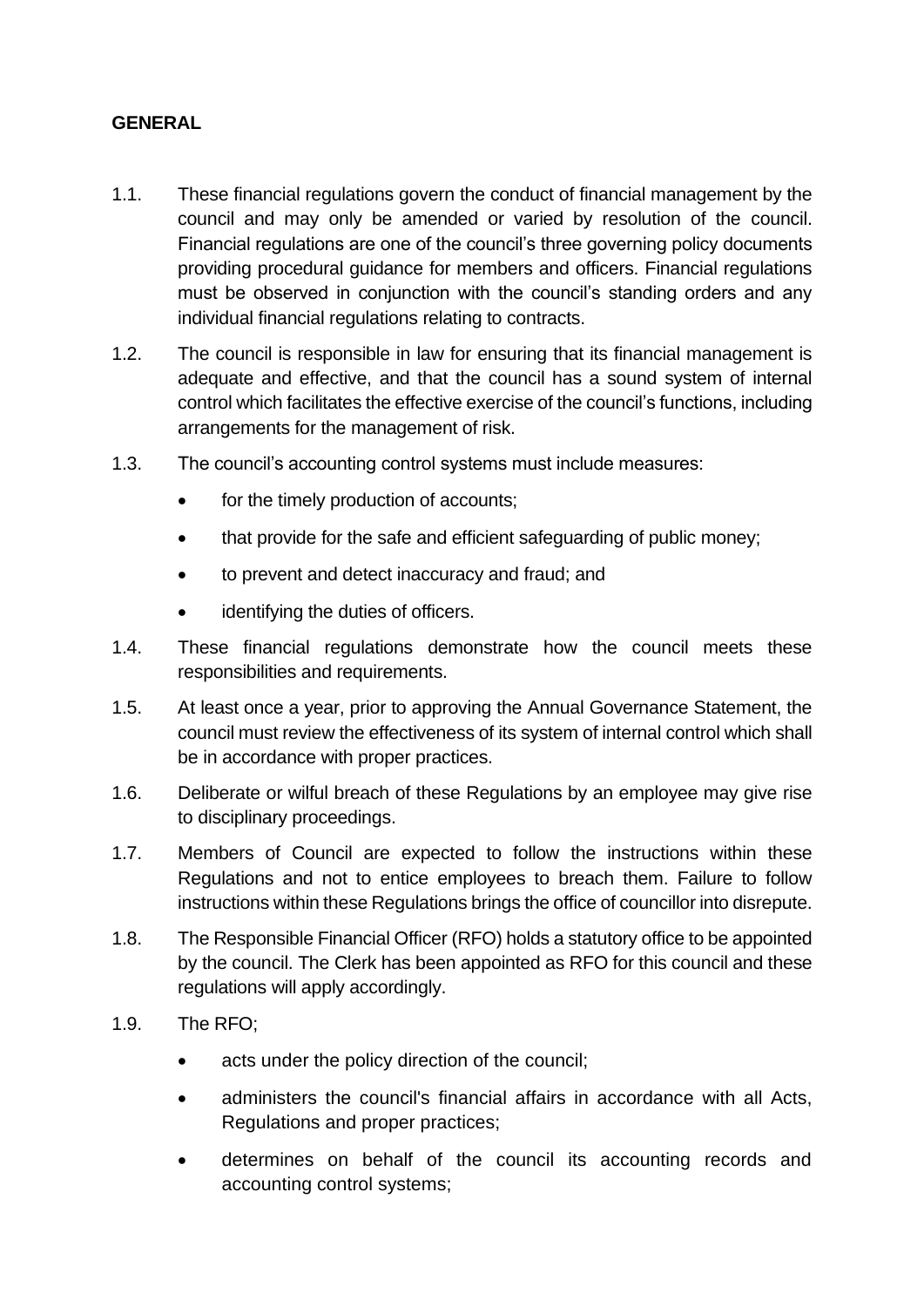- ensures the accounting control systems are observed;
- maintains the accounting records of the council up to date in accordance with proper practices;
- assists the council to secure economy, efficiency and effectiveness in the use of its resources; and
- produces financial management information as required by the council.
- 1.10. The accounting records determined by the RFO shall be sufficient to show and explain the council's transactions and to enable the RFO to ensure that any income and expenditure account and statement of balances, or record of receipts and payments and additional information, as the case may be, or management information prepared for the council from time to time comply with the Accounts and Audit Regulations.
- 1.11. The accounting records determined by the RFO shall in particular contain:
	- entries from day to day of all sums of money received and expended by the council and the matters to which the income and expenditure or receipts and payments account relate;
	- a record of the assets and liabilities of the council; and
	- wherever relevant, a record of the council's income and expenditure in relation to claims made, or to be made, for any contribution, grant or subsidy.
- 1.12. The accounting control systems determined by the RFO shall include:
	- procedures to ensure that the financial transactions of the council are recorded as soon as reasonably practicable and as accurately and reasonably as possible;
	- procedures to enable the prevention and detection of inaccuracies and fraud and the ability to reconstruct any lost records;
	- identification of the duties of officers dealing with financial transactions and division of responsibilities of those officers in relation to significant transactions;
	- procedures to ensure that uncollectable amounts, including any bad debts are not submitted to the council for approval to be written off except with the approval of the RFO and that the approvals are shown in the accounting records; and
	- measures to ensure that risk is properly managed.
- 1.13. The council is not empowered by these Regulations or otherwise to delegate certain specified decisions. In particular any decision regarding: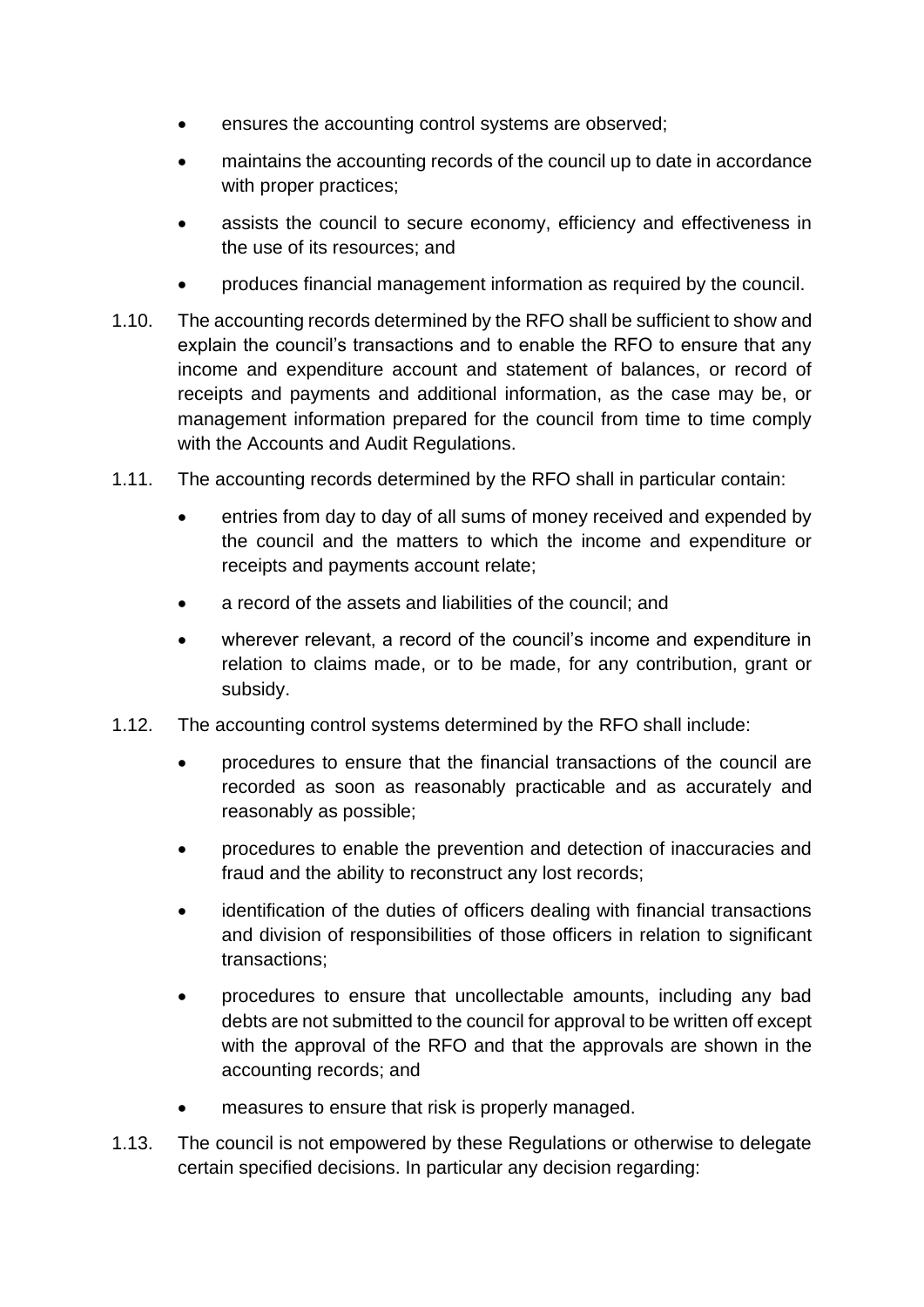- setting the final budget or the precept (council tax requirement);
- approving accounting statements;
- approving an annual governance statement;
- borrowing;
- writing off bad debts;
- declaring eligibility for the General Power of Competence; and
- addressing recommendations in any report from the internal or external auditors,

shall be a matter for the full council only.

- 1.14. In addition the council must:
	- determine and keep under regular review the bank mandate for all council bank accounts;
	- approve any grant or a single commitment in excess of £1,000; and
	- in respect of the annual salary for any employee have regard to recommendations about annual salaries of employees made by the relevant committee in accordance with its terms of reference.
- 1.15. In these financial regulations, references to the Accounts and Audit Regulations or 'the regulations' shall mean the regulations issued under the provisions of section 27 of the Audit Commission Act 1998, or any superseding legislation, and then in force unless otherwise specified.

In these financial regulations the term 'proper practice' or 'proper practices' shall refer to guidance issued in *Governance and Accountability for Local Councils - a Practitioners' Guide (England)* issued by the Joint Practitioners Advisory Group (JPAG), available from the websites of NALC and the Society for Local Council Clerks (SLCC).

#### <span id="page-3-0"></span>**ACCOUNTING AND AUDIT (INTERNAL AND EXTERNAL)**

- 1.16. All accounting procedures and financial records of the council shall be determined by the RFO in accordance with the Accounts and Audit Regulations, appropriate guidance and proper practices.
- 1.17. On a regular basis, at least once in each quarter, and at each financial year end, a member other than the Chairman [or a cheque signatory] shall be appointed to verify bank reconciliations (for all accounts) produced by the RFO. The member shall sign the reconciliations and the original bank statements (or similar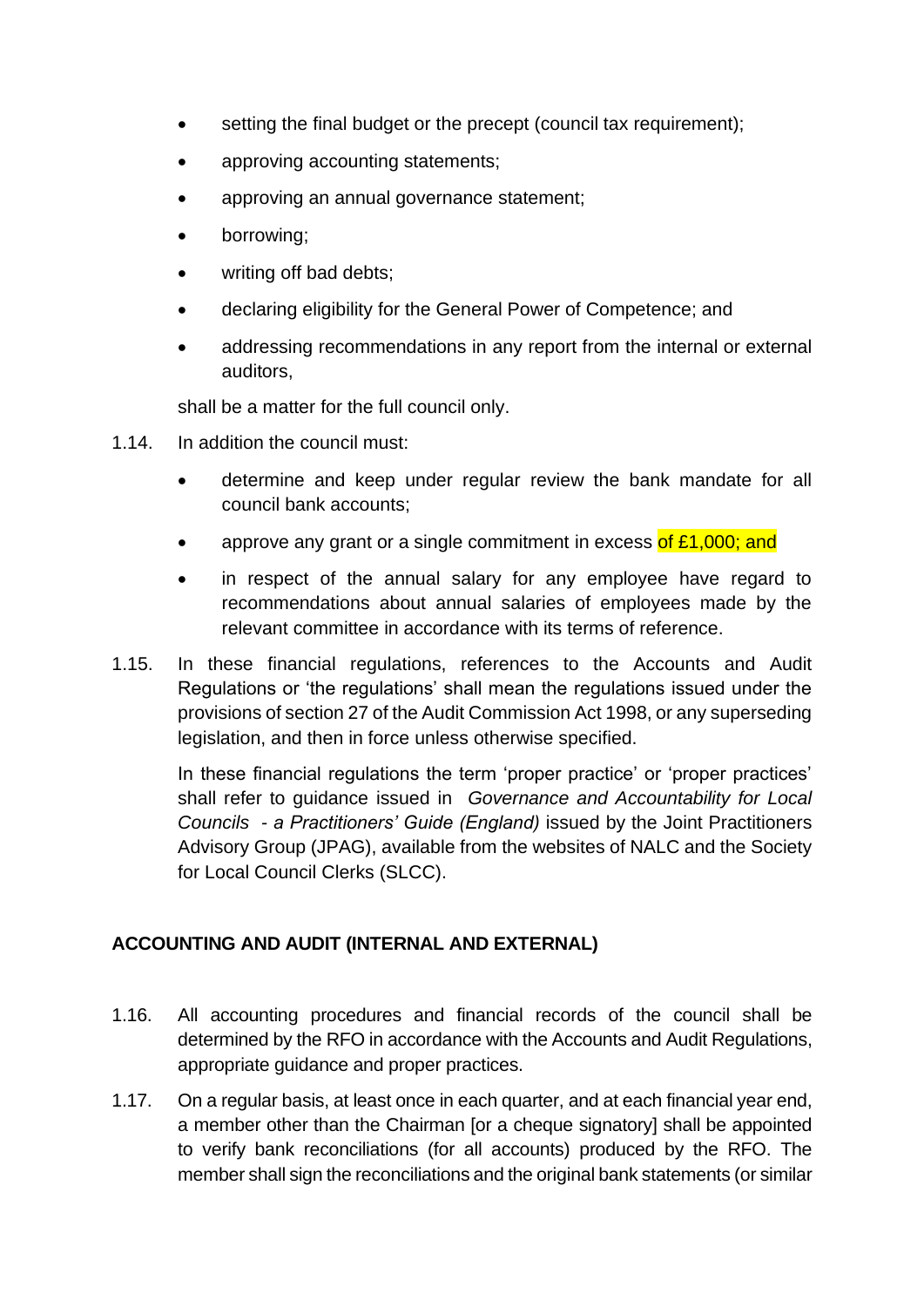document) as evidence of verification. This activity shall on conclusion be reported, including any exceptions, to and noted by the council [Finance Committee].

- 1.18. The RFO shall complete the annual statement of accounts, annual report, and any related documents of the council contained in the Annual Return (as specified in proper practices) as soon as practicable after the end of the financial year and having certified the accounts shall submit them and report thereon to the council within the timescales set by the Accounts and Audit Regulations.
- 1.19. The council shall ensure that there is an adequate and effective system of internal audit of its accounting records, and of its system of internal control in accordance with proper practices. Any officer or member of the council shall make available such documents and records as appear to the council to be necessary for the purpose of the audit and shall, as directed by the council, supply the RFO, internal auditor, or external auditor with such information and explanation as the council considers necessary for that purpose.
- 1.20. The internal auditor shall be appointed by and shall carry out the work in relation to internal controls required by the council in accordance with proper practices.
- 1.21. The internal auditor shall:
	- be competent and independent of the financial operations of the council;
	- report to council in writing, or in person, on a regular basis with a minimum of one annual written report during each financial year;
	- to demonstrate competence, objectivity and independence, be free from any actual or perceived conflicts of interest, including those arising from family relationships; and
	- have no involvement in the financial decision making, management or control of the council.
- 1.22. Internal or external auditors may not under any circumstances:
	- perform any operational duties for the council;
	- initiate or approve accounting transactions; or
	- direct the activities of any council employee, except to the extent that such employees have been appropriately assigned to assist the internal auditor.
- 1.23. For the avoidance of doubt, in relation to internal audit the terms 'independent' and 'independence' shall have the same meaning as is described in proper practices.
- 1.24. The RFO shall make arrangements for the exercise of electors' rights in relation to the accounts including the opportunity to inspect the accounts, books, and vouchers and display or publish any notices and statements of account required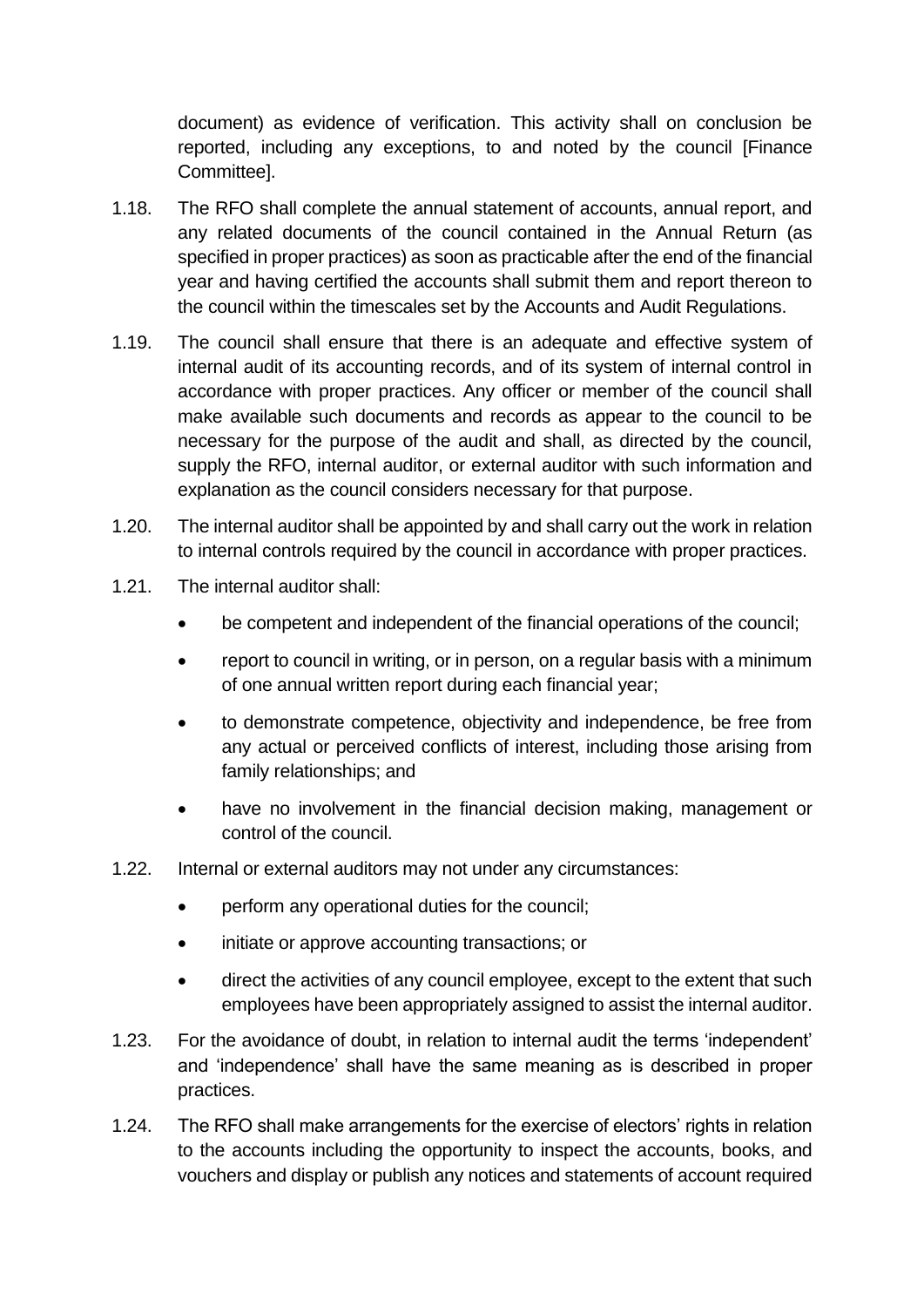by Audit Commission Act 1998, or any superseding legislation, and the Accounts and Audit Regulations.

1.25. The RFO shall, without undue delay, bring to the attention of all councillors any correspondence or report from internal or external auditors.

#### <span id="page-5-0"></span>**ANNUAL ESTIMATES (BUDGET) AND FORWARD PLANNING**

- 1.26. Each committee (if any) shall review its three year forecast of revenue and capital receipts and payments. Having regard to the forecast, it shall thereafter formulate and submit proposals for the following financial year to the council not later than the end of October each year including any proposals for revising the forecast.
- 1.27. The RFO must each year, by no later than October, prepare detailed estimates of all receipts and payments including the use of reserves and all sources of funding for the following financial year in the form of a budget to be considered by the relevant committee and the council.
- 1.28. The council shall consider annual budget proposals in relation to the council's three year forecast of revenue and capital receipts and payments including recommendations for the use of reserves and sources of funding and update the forecast accordingly.
- 1.29. The council shall fix the precept (council tax requirement), and relevant basic amount of council tax to be levied for the ensuing financial year not later than by the end of January each year. The RFO shall issue the precept to the billing authority and shall supply each member with a copy of the approved annual budget.
- 1.30. The approved annual budget shall form the basis of financial control for the ensuing year.

# <span id="page-5-1"></span>**BUDGETARY CONTROL AND AUTHORITY TO SPEND**

- 1.31. Expenditure on revenue items may be authorised up to the amounts included for that class of expenditure in the approved budget. This authority is to be determined by:
	- the council for all items over  $£1,000;$
	- the Clerk, in conjunction with Chairman of Council or Chairman of the appropriate committee, for any items below £500.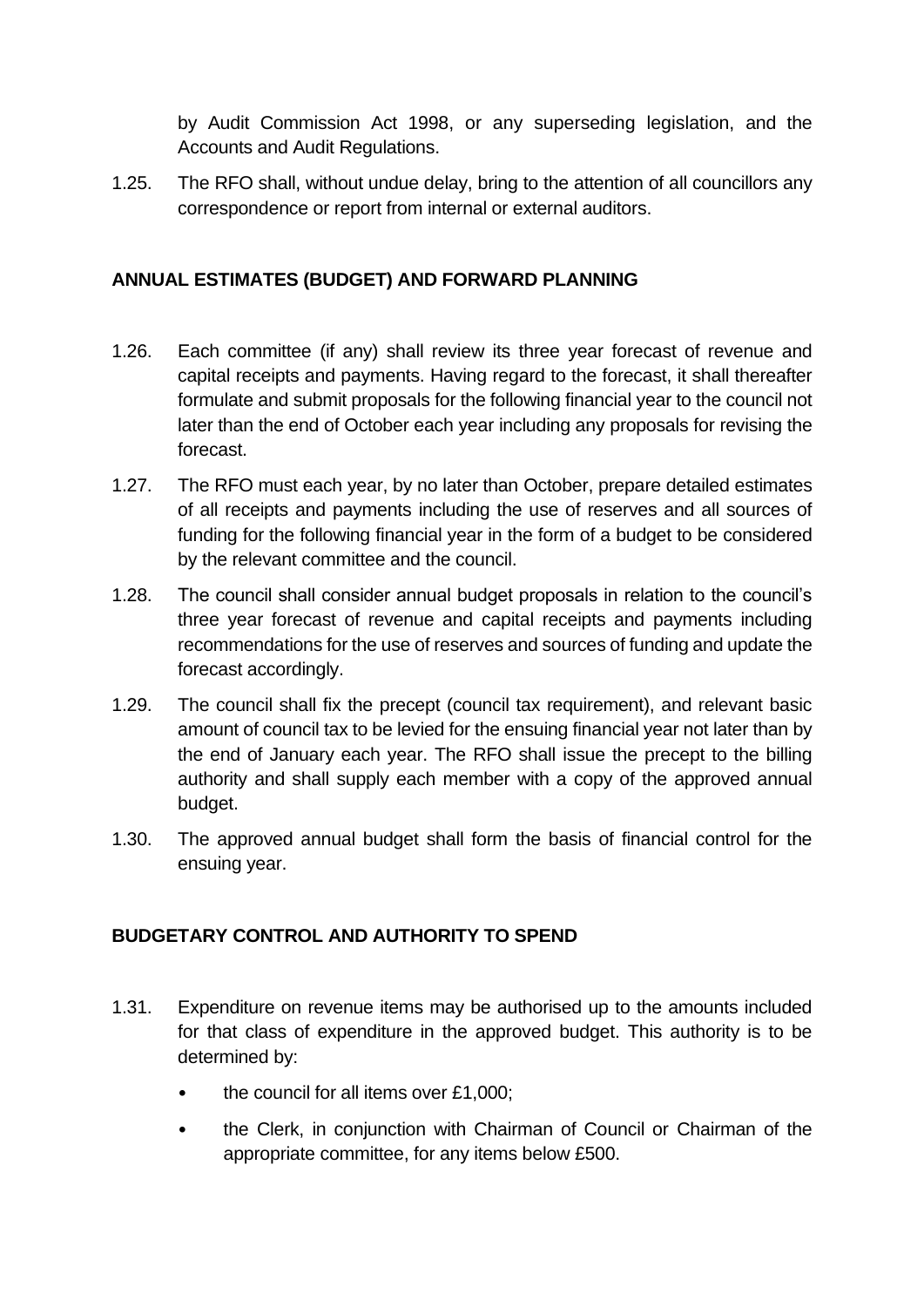Such authority is to be evidenced by a minute or by an authorisation slip duly signed by the Clerk, and where necessary also by the appropriate Chairman.

Contracts may not be disaggregated to avoid controls imposed by these regulations.

- 1.32. No expenditure may be authorised that will exceed the amount provided in the revenue budget for that class of expenditure other than by resolution of the council, or duly delegated committee. During the budget year and with the approval of council having considered fully the implications for public services, unspent and available amounts may be moved to other budget headings or to an earmarked reserve as appropriate ('virement').
- 1.33. Unspent provisions in the revenue or capital budgets for completed projects shall not be carried forward to a subsequent year.
- 1.34. The salary budgets are to be reviewed at least annually in October for the following financial year and such review shall be evidenced by a hard copy schedule signed by the Clerk and the Chairman of Council or relevant committee. The RFO will inform committees of any changes impacting on their budget requirement for the coming year in good time.
- 1.35. In cases of extreme risk to the delivery of council services, the clerk may authorise revenue expenditure on behalf of the council which in the clerk's judgement it is necessary to carry out. Such expenditure includes repair, replacement or other work, whether or not there is any budgetary provision for the expenditure, subject to a limit of £500. The Clerk shall report such action to the chairman as soon as possible and to the council as soon as practicable thereafter.
- 1.36. No expenditure shall be authorised in relation to any capital project and no contract entered into or tender accepted involving capital expenditure unless the council is satisfied that the necessary funds are available and the requisite borrowing approval has been obtained.
- 1.37. All capital works shall be administered in accordance with the council's standing orders and financial regulations relating to contracts.
- 1.38. The RFO shall regularly provide the council with a statement of receipts and payments to date under each head of the budgets, comparing actual expenditure to the appropriate date against that planned as shown in the budget. These statements are to be prepared at least at the end of each financial quarter and shall show explanations of material variances.
- 1.39. Changes in earmarked reserves shall be approved by council as part of the budgetary control process.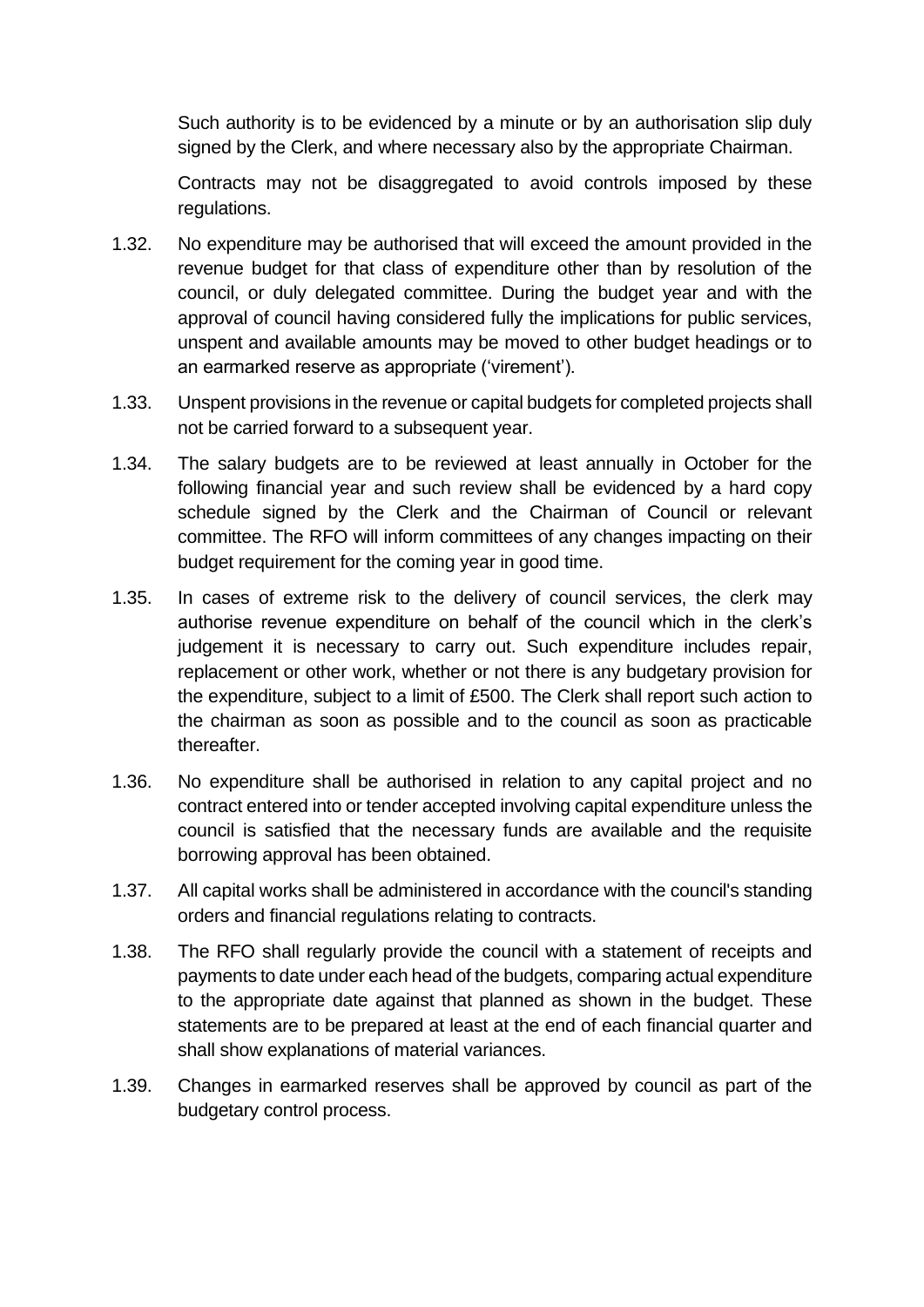#### <span id="page-7-0"></span>**BANKING ARRANGEMENTS AND AUTHORISATION OF PAYMENTS**

- 1.40. The council's banking arrangements, including the bank mandate, shall be made by the RFO and approved by the council; banking arrangements may not be delegated to a committee. They shall be regularly reviewed for safety and efficiency. The council may seek credit references in respect of members or employees who act as signatories.
- 1.41. The RFO shall prepare a schedule of payments requiring authorisation, forming part of the Agenda for the Meeting and, together with the relevant invoices, present the schedule to council. The council shall review the schedule for compliance and, having satisfied itself shall authorise payment by a resolution of the council. The approved schedule shall be ruled off and initialled by the Chairman of the Meeting. A detailed list of all payments shall be disclosed within or as an attachment to the minutes of the meeting at which payment was authorised. Personal payments (including salaries, wages, expenses and any payment made in relation to the termination of a contract of employment) may be summarised to remove public access to any personal information.
- 1.42. All invoices for payment shall be examined, verified and certified by the RFO to confirm that the work, goods or services to which each invoice relates has been received, carried out, examined and represents expenditure previously approved by the council.
- 1.43. The RFO shall examine invoices for arithmetical accuracy and analyse them to the appropriate expenditure heading. The RFO shall take all steps to pay all invoices submitted, and which are in order, at the next available council meeting.
- 1.44. The Clerk and RFO shall have delegated authority to authorise the payment of items only in the following circumstances:
	- a) If a payment is necessary to avoid a charge to interest under the Late Payment of Commercial Debts (Interest) Act 1998, and the due date for payment is before the next scheduled Meeting of council, where the Clerk and RFO certify that there is no dispute or other reason to delay payment, provided that a list of such payments shall be submitted to the next appropriate meeting of council [or finance committee];
	- b) An expenditure item authorised under 5.6 below (continuing contracts and obligations) provided that a list of such payments shall be submitted to the next appropriate meeting of council [or finance committee]; or
	- c) fund transfers within the councils banking arrangements up to the sum of £10,000, provided that a list of such payments shall be submitted to the next appropriate meeting of council.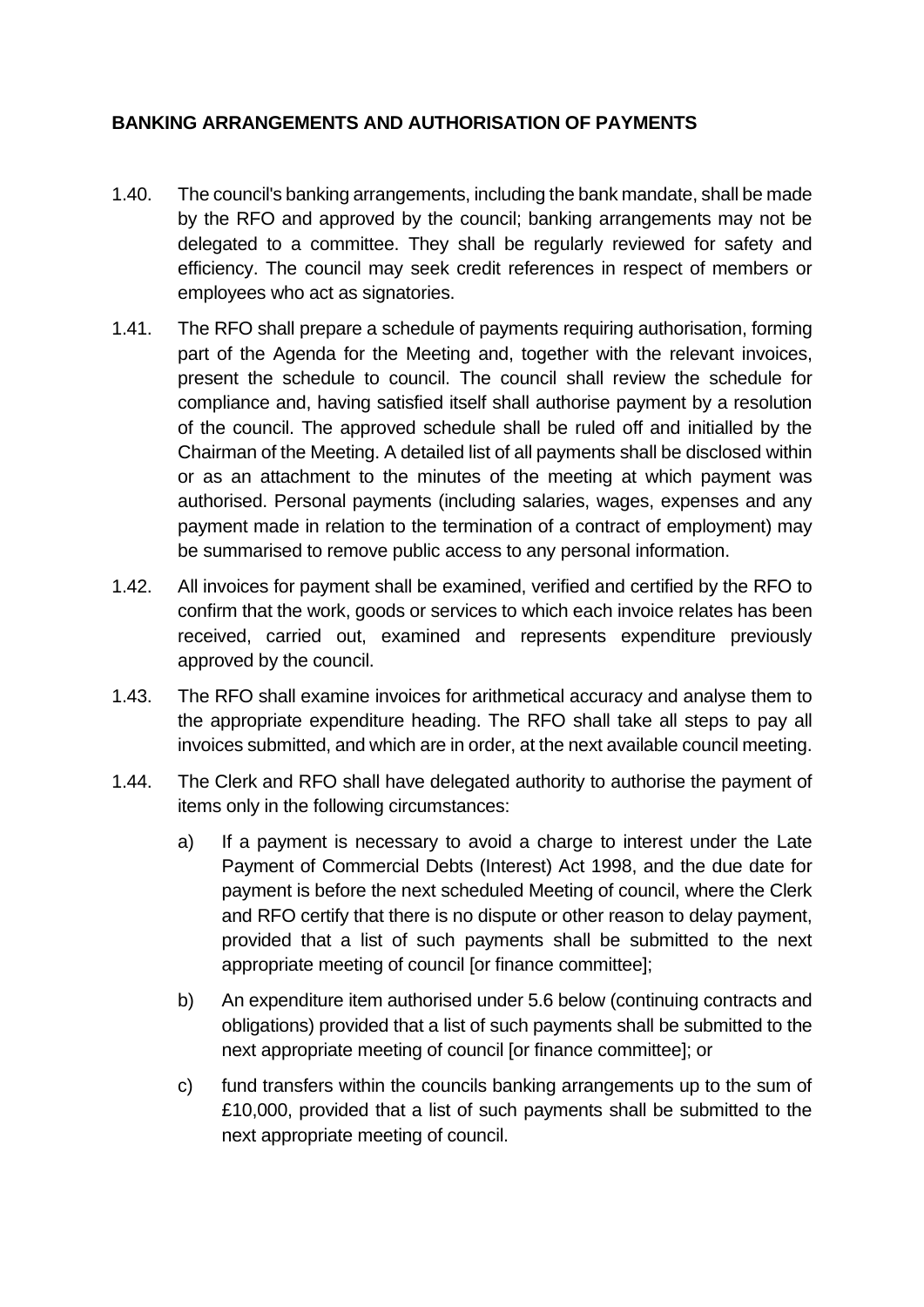- 1.45. For each financial year the Clerk and RFO shall draw up a list of due payments which arise on a regular basis as the result of a continuing contract, statutory duty, or obligation (such as but not exclusively) Salaries, PAYE and NI, Superannuation Fund and regular maintenance contracts and the like for which council may authorise payment for the year provided that the requirements of regulation 4.1 (Budgetary Controls) are adhered to, provided also that a list of such payments shall be submitted to the next appropriate meeting of council .
- 1.46. A record of regular payments made under 5.6 above shall be drawn up and be signed by two members on each and every occasion when payment is authorised - thus controlling the risk of duplicated payments being authorised and / or made.
- 1.47. In respect of grants a duly authorised committee shall approve expenditure within any limits set by council and in accordance with any policy statement approved by council. Any Revenue or Capital Grant in excess of £5,000 shall before payment, be subject to ratification by resolution of the council.
- 1.48. Members are subject to the Code of Conduct that has been adopted by the council and shall comply with the Code and Standing Orders when a decision to authorise or instruct payment is made in respect of a matter in which they have a disclosable pecuniary or other interest, unless a dispensation has been granted.
- 1.49. The council will aim to rotate the duties of members in these Regulations so that onerous duties are shared out as evenly as possible over time.
- 1.50. Any changes in the recorded details of suppliers, such as bank account records, shall be approved in writing by a Member.

#### <span id="page-8-0"></span>**INSTRUCTIONS FOR THE MAKING OF PAYMENTS**

- 1.51. The council will make safe and efficient arrangements for the making of its payments.
- 1.52. Following authorisation under Financial Regulation 5 above, the council, a duly delegated committee or, if so delegated, the Clerk or RFO shall give instruction that a payment shall be made.
- 1.53. All payments shall be effected by cheque or other instructions to the council's bankers, or otherwise, in accordance with a resolution of council [or duly delegated committee].
- 1.54. Cheques or orders for payment drawn on the bank account in accordance with the schedule as presented to council or committee shall be signed by [one] two member[s] of council [,and countersigned by the Clerk,] in accordance with a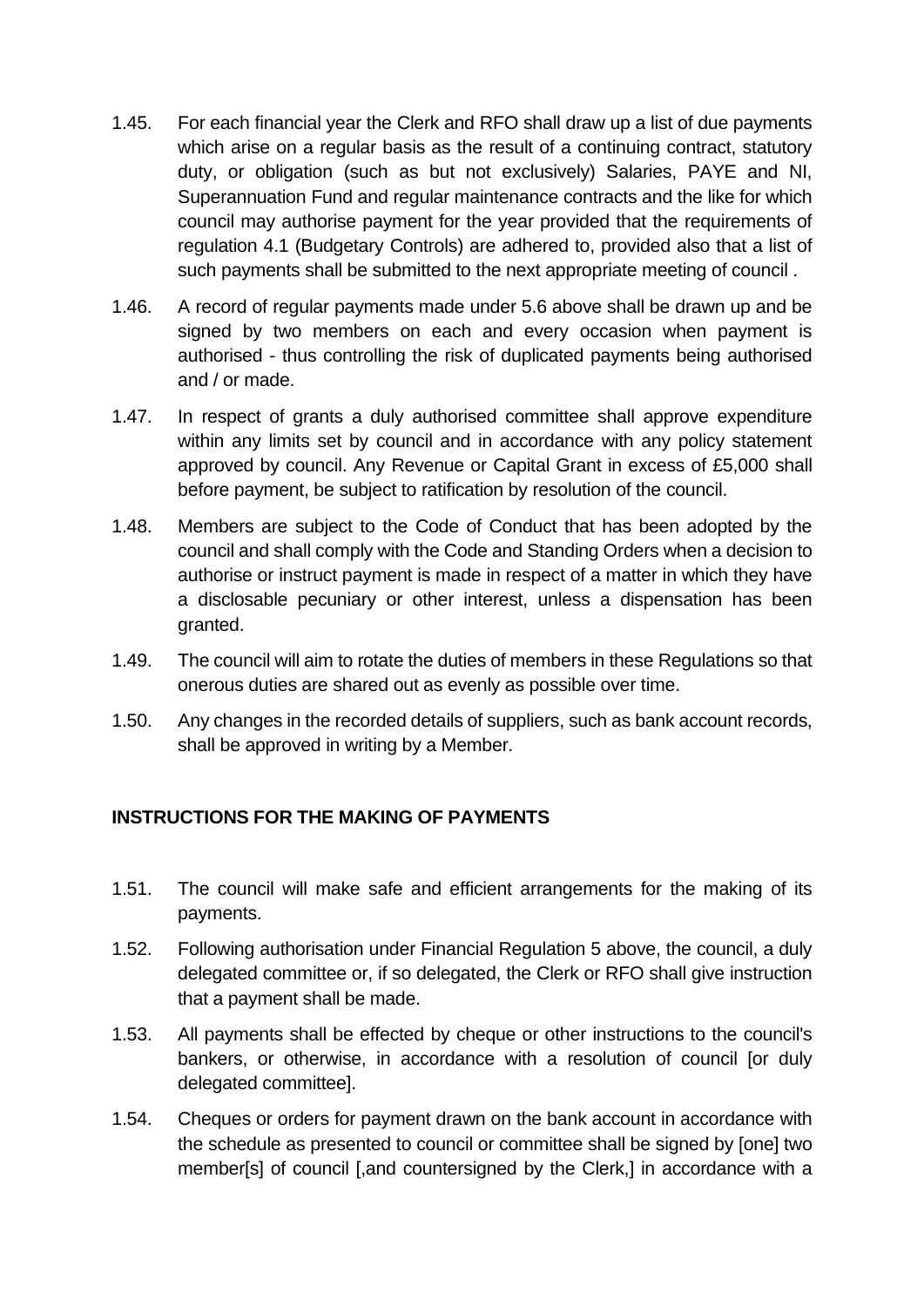resolution instructing that payment. A member who is a bank signatory, having a connection by virtue of family or business relationships with the beneficiary of a payment, should not, under normal circumstances, be a signatory to the payment in question.

- 1.55. To indicate agreement of the details shown on the cheque or order for payment with the counterfoil and the invoice or similar documentation, the signatories shall each also initial the cheque counterfoil.
- 1.56. Cheques or orders for payment shall not normally be presented for signature other than at a council or committee meeting (including immediately before or after such a meeting). Any signatures obtained away from such meetings shall be reported to the council [or Finance Committee] at the next convenient meeting.
- 1.57. If thought appropriate by the council, payment for utility supplies (energy, telephone and water) and any National Non-Domestic Rates may be made by variable direct debit provided that the instructions are signed by two members and any payments are reported to council as made. The approval of the use of a variable direct debit shall be renewed by resolution of the council at least every two years.
- 1.58. If thought appropriate by the council, payment for certain items (principally salaries) may be made by banker's standing order provided that the instructions are signed, or otherwise evidenced by two members are retained and any payments are reported to council as made. The approval of the use of a banker's standing order shall be renewed by resolution of the council at least every two years.
- 1.59. If thought appropriate by the council, payment for certain items may be made by BACS or CHAPS methods provided that the instructions for each payment are signed, or otherwise evidenced, by two authorised bank signatories, are retained and any payments are reported to council as made. The approval of the use of BACS or CHAPS shall be renewed by resolution of the council at least every two years.
- 1.60. If thought appropriate by the council payment for certain items may be made by internet banking transfer provided evidence is retained showing which members approved the payment.
- 1.61. Where a computer requires use of a personal identification number (PIN) or other password(s), for access to the council's records on that computer, a note shall be made of the PIN and Passwords and shall be handed to and retained by the Chairman of Council in a sealed dated envelope. This envelope may not be opened other than in the presence of two other councillors. After the envelope has been opened, in any circumstances, the PIN and / or passwords shall be changed as soon as practicable. The fact that the sealed envelope has been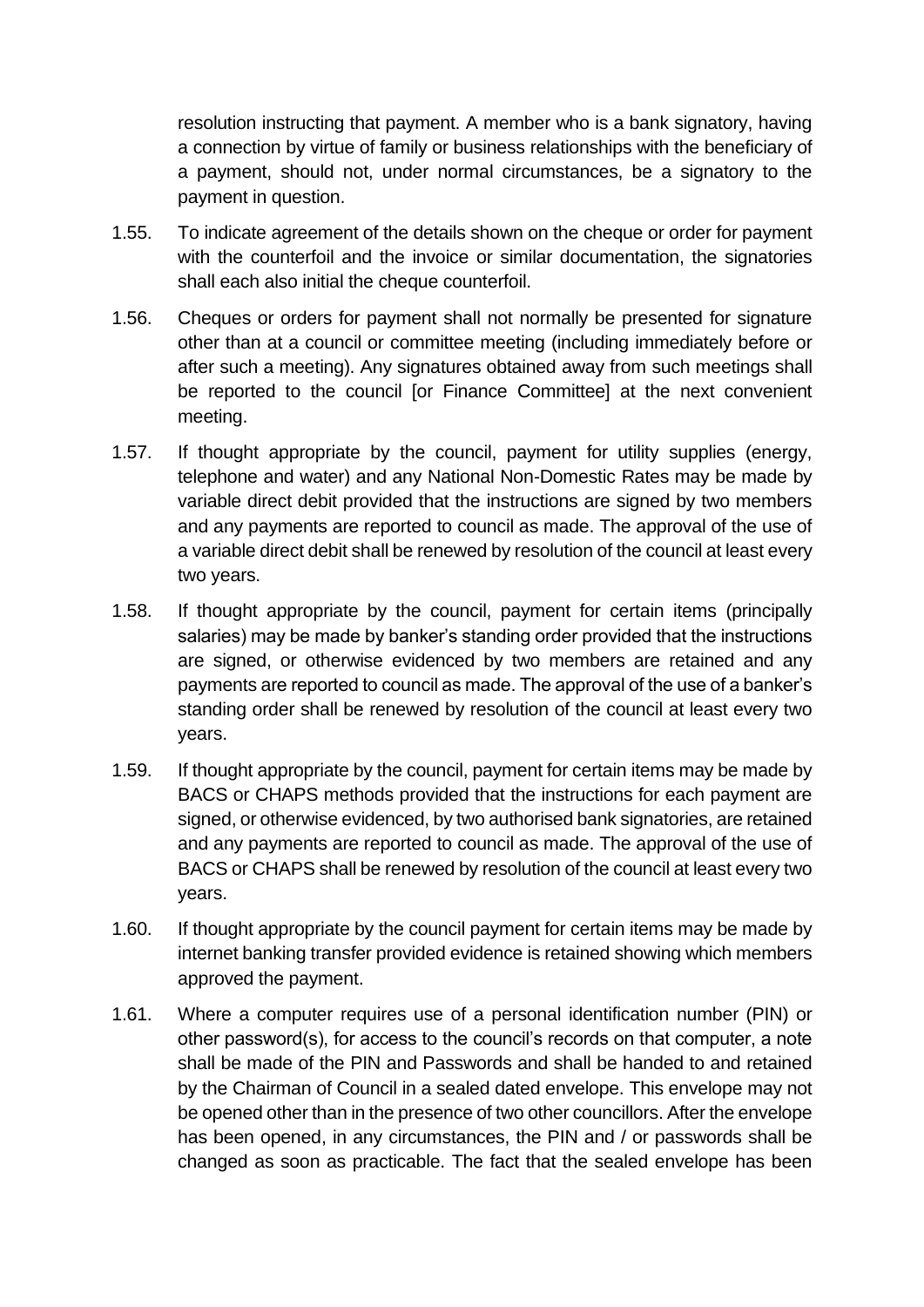opened, in whatever circumstances, shall be reported to all members immediately and formally to the next available meeting of the council. This will not be required for a member's personal computer used only for remote authorisation of bank payments.

- 1.62. No employee or councillor shall disclose any PIN or password, relevant to the working of the council or its bank accounts, to any person not authorised in writing by the council or a duly delegated committee.
- 1.63. Regular back-up copies of the records on any computer shall be made and shall be stored securely away from the computer in question, and preferably off site.
- 1.64. The council, and any members using computers for the council's financial business, shall ensure that anti-virus, anti-spyware and firewall software with automatic updates, together with a high level of security, is used.
- 1.65. Where internet banking arrangements are made with any bank, the Clerk [RFO] shall be appointed as the Service Administrator. The bank mandate approved by the council shall identify a number of councillors who will be authorised to approve transactions on those accounts. The bank mandate will state clearly the amounts of payments that can be instructed by the use of the Service Administrator alone, or by the Service Administrator with a stated number of approvals.
- 1.66. Access to any internet banking accounts will be directly to the access page (which may be saved under "favourites"), and not through a search engine or email link. Remembered or saved passwords facilities must not be used on any computer used for council banking work. Breach of this Regulation will be treated as a very serious matter under these regulations.
- 1.67. Changes to account details for suppliers, which are used for internet banking may only be changed on written hard copy notification by the supplier and supported by hard copy authority for change signed by [two of] the Clerk [the RFO][a member]. A programme of regular checks of standing data with suppliers will be followed.
- 1.68. Any Debit Card issued for use will be specifically restricted to the Clerk [and the RFO] and will also be restricted to a single transaction maximum value of [£500] unless authorised by council or finance committee in writing before any order is placed.
- 1.69. A pre-paid debit card may be issued to employees with varying limits. These limits will be set by the council [Finance Committee]. Transactions and purchases made will be reported to the [council] [relevant committee] and authority for topping-up shall be at the discretion of the [council] [relevant committee].
- 1.70. Any corporate credit card or trade card account opened by the council will be specifically restricted to use by the Clerk [and RFO] and shall be subject to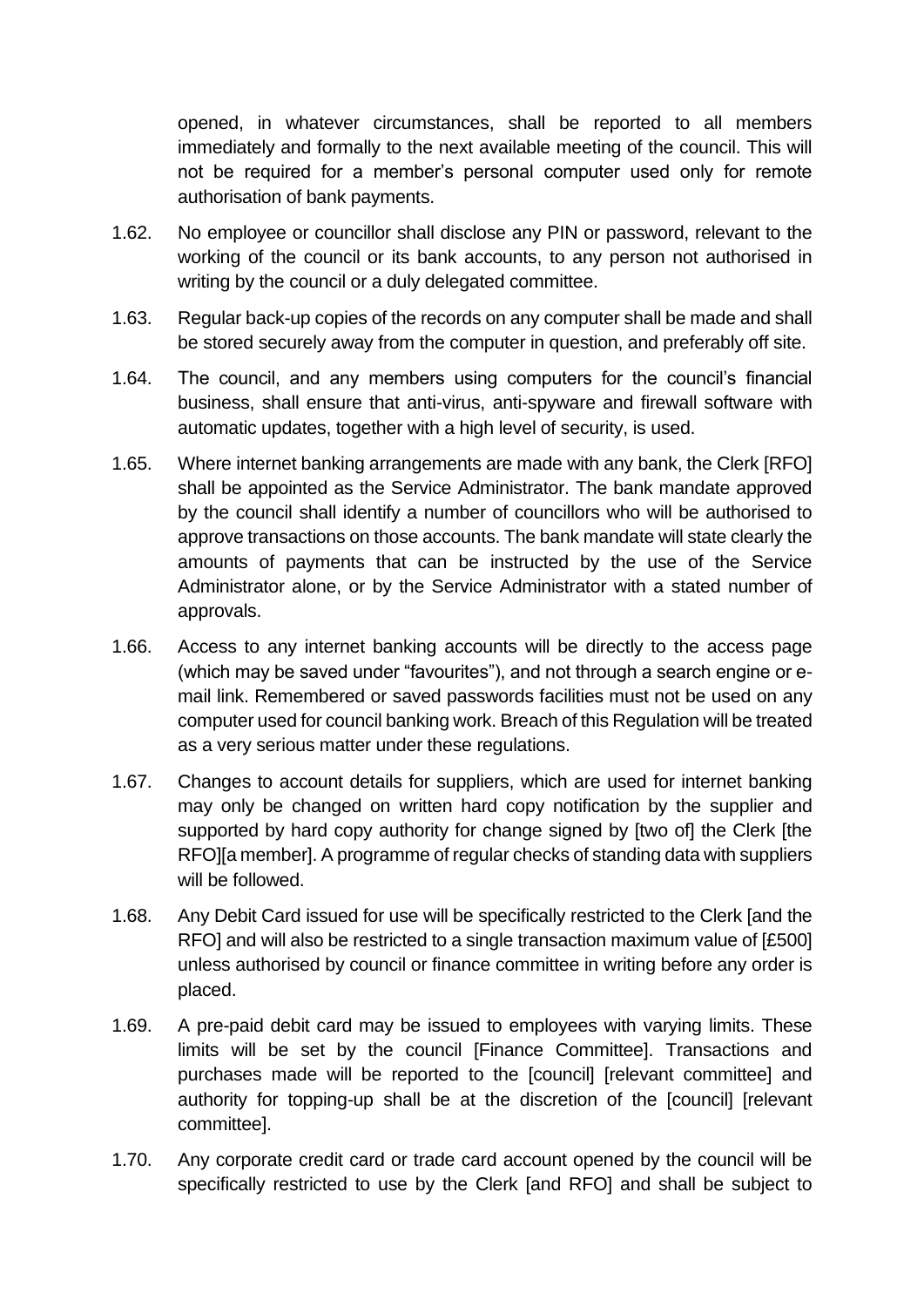automatic payment in full at each month-end. Personal credit or debit cards of members or staff shall not be used under any circumstances.

1.71. The council will not maintain any form of cash float. All cash received must be banked intact. Any payments made in cash by the Clerk [or RFO] (for example for postage or minor stationery items) shall be refunded on a regular basis, at least quarterly.

# <span id="page-11-0"></span>**PAYMENT OF SALARIES**

- 1.72. As an employer, the council shall make arrangements to meet fully the statutory requirements placed on all employers by PAYE and National Insurance legislation. The payment of all salaries shall be made in accordance with payroll records and the rules of PAYE and National Insurance currently operating, and salary rates shall be as agreed by council, or duly delegated committee.
- 1.73. Payment of salaries and payment of deductions from salary such as may be required to be made for tax, national insurance and pension contributions, or similar statutory or discretionary deductions must be made in accordance with the payroll records and on the appropriate dates stipulated in employment contracts, provided that each payment is reported to the next available council meeting, as set out in these regulations above.
- 1.74. No changes shall be made to any employee's pay, emoluments, or terms and conditions of employment without the prior consent of the [council] [relevant committee].
- 1.75. Each and every payment to employees of net salary and to the appropriate creditor of the statutory and discretionary deductions shall be recorded in a separate confidential record (confidential cash book). This confidential record is not open to inspection or review (under the Freedom of Information Act 2000 or otherwise) other than:
	- a) by any councillor who can demonstrate a need to know;
	- b) by the internal auditor;
	- c) by the external auditor; or
	- d) by any person authorised under Audit Commission Act 1998, or any superseding legislation.
- 1.76. The total of such payments in each calendar month shall be reported with all other payments as made as may be required under these Financial Regulations, to ensure that only payments due for the period have actually been paid.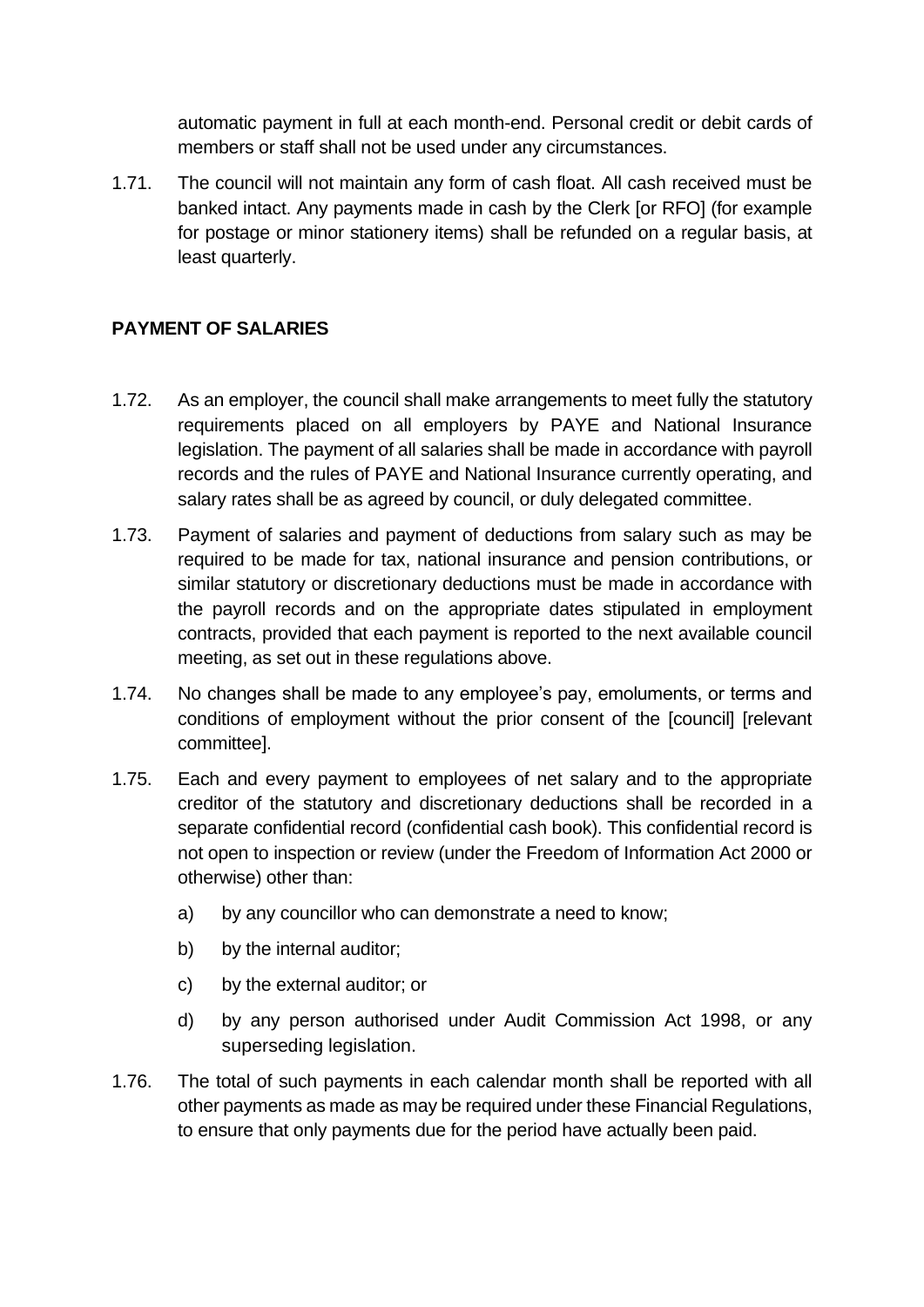- 1.77. An effective system of personal performance management should be maintained for the senior officers.
- 1.78. Any termination payments shall be supported by a clear business case and reported to the council. Termination payments shall only be authorised by council.
- 1.79. Before employing interim staff the council must consider a full business case.

#### <span id="page-12-0"></span>**LOANS AND INVESTMENTS**

- 1.80. All borrowings shall be effected in the name of the council, after obtaining any necessary borrowing approval. Any application for borrowing approval shall be approved by Council as to terms and purpose. The application for borrowing approval, and subsequent arrangements for the loan shall only be approved by full council.
- 1.81. Any financial arrangement which does not require formal borrowing approval from the Secretary of State/Welsh Assembly Government (such as Hire Purchase or Leasing of tangible assets) shall be subject to approval by the full council. In each case a report in writing shall be provided to council in respect of value for money for the proposed transaction.
- 1.82. The council will arrange with the council's banks and investment providers for the sending of a copy of each statement of account to the Chairman of the council at the same time as one is issued to the Clerk or RFO.
- 1.83. All loans and investments shall be negotiated in the name of the council and shall be for a set period in accordance with council policy.
- 1.84. The council shall consider the need for an Investment Strategy and Policy which, if drawn up, shall be in accordance with relevant regulations, proper practices and guidance. Any Strategy and Policy shall be reviewed by the council at least annually.
- 1.85. All investments of money under the control of the council shall be in the name of the council.
- 1.86. All investment certificates and other documents relating thereto shall be retained in the custody of the RFO.
- 1.87. Payments in respect of short term or long term investments, including transfers between bank accounts held in the same bank, or branch, shall be made in accordance with Regulation 5 (Authorisation of payments) and Regulation 6 (Instructions for payments).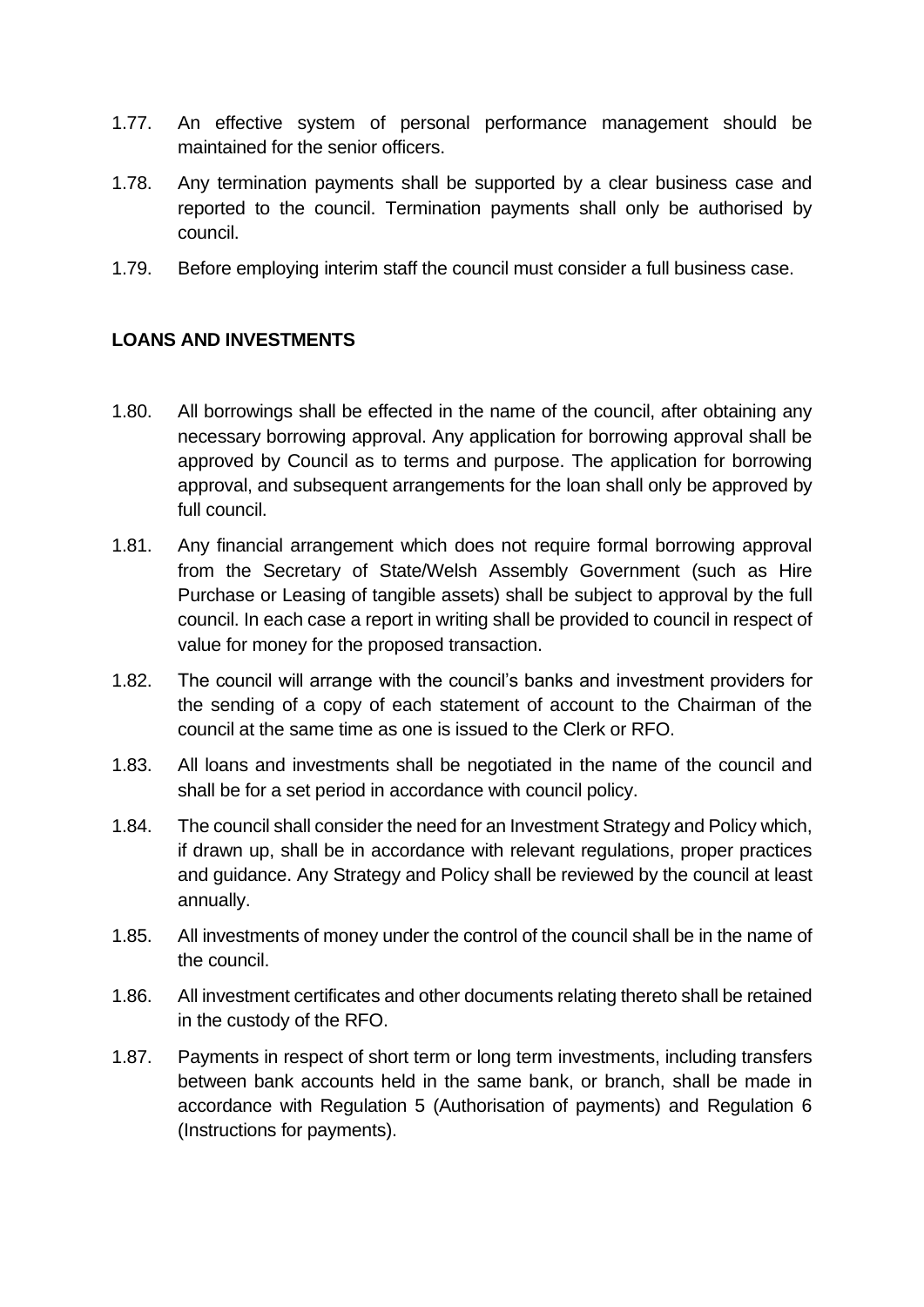#### <span id="page-13-0"></span>**INCOME**

- 1.88. The collection of all sums due to the council shall be the responsibility of and under the supervision of the RFO.
- 1.89. Particulars of all charges to be made for work done, services rendered or goods supplied shall be agreed annually by the council, notified to the RFO and the RFO shall be responsible for the collection of all accounts due to the council.
- 1.90. The council will review all fees and charges at least annually, following a report of the Clerk.
- 1.91. Any sums found to be irrecoverable and any bad debts shall be reported to the council and shall be written off in the year.
- 1.92. All sums received on behalf of the council shall be banked intact as directed by the RFO. In all cases, all receipts shall be deposited with the council's bankers with such frequency as the RFO considers necessary.
- 1.93. The origin of each receipt shall be entered on the paying-in slip.
- 1.94. Personal cheques shall not be cashed out of money held on behalf of the council.
- 1.95. The RFO shall promptly complete any VAT Return that is required. Any repayment claim due in accordance with VAT Act 1994 section 33 shall be made at least annually coinciding with the financial year end.
- 1.96. Where any significant sums of cash are regularly received by the council, the RFO shall take such steps as are agreed by the council to ensure that more than one person is present when the cash is counted in the first instance, that there is a reconciliation to some form of control such as ticket issues, and that appropriate care is taken in the security and safety of individuals banking such cash.
- 1.97. [Any income arising which is the property of a charitable trust shall be paid into a charitable bank account. Instructions for the payment of funds due from the charitable trust to the council (to meet expenditure already incurred by the authority) will be given by the Managing Trustees of the charity meeting separately from any council meeting (see also Regulation 16 below)].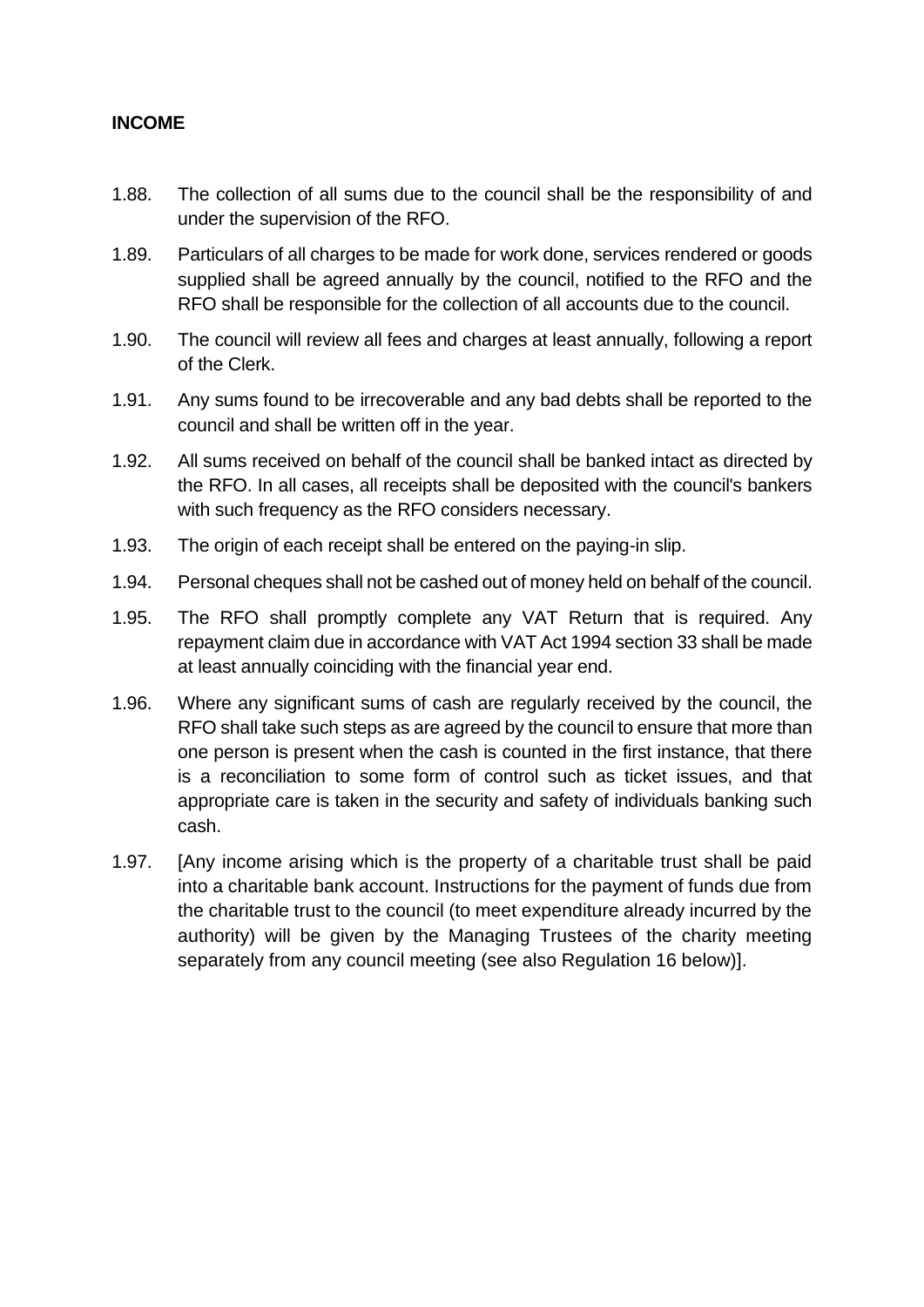#### <span id="page-14-0"></span>**ORDERS FOR WORK, GOODS AND SERVICES**

- 1.98. An official order or letter shall be issued for all work, goods and services unless a formal contract is to be prepared or an official order would be inappropriate. Copies of orders shall be retained.
- 1.99. Order books shall be controlled by the RFO.
- 1.100. All members and officers are responsible for obtaining value for money at all times. An officer issuing an official order shall ensure as far as reasonable and practicable that the best available terms are obtained in respect of each transaction, usually by obtaining three or more quotations or estimates from appropriate suppliers, subject to any *de minimis* provisions in Regulation 11.1 below.
- 1.101. A member may not issue an official order or make any contract on behalf of the council.
- 1.102. The RFO shall verify the lawful nature of any proposed purchase before the issue of any order, and in the case of new or infrequent purchases or payments, the RFO shall ensure that the statutory authority shall be reported to the meeting at which the order is approved so that the minutes can record the power being used.

# <span id="page-14-1"></span>**CONTRACTS**

- 1.103. Procedures as to contracts are laid down as follows:
	- a. Every contract shall comply with these financial regulations, and no exceptions shall be made otherwise than in an emergency provided that this regulation need not apply to contracts which relate to items (i) to (vi) below:
		- i. for the supply of gas, electricity, water, sewerage and telephone services;
		- ii. for specialist services such as are provided by solicitors, accountants, surveyors and planning consultants;
		- iii. for work to be executed or goods or materials to be supplied which consist of repairs to or parts for existing machinery or equipment or plant;
		- iv. for work to be executed or goods or materials to be supplied which constitute an extension of an existing contract by the council;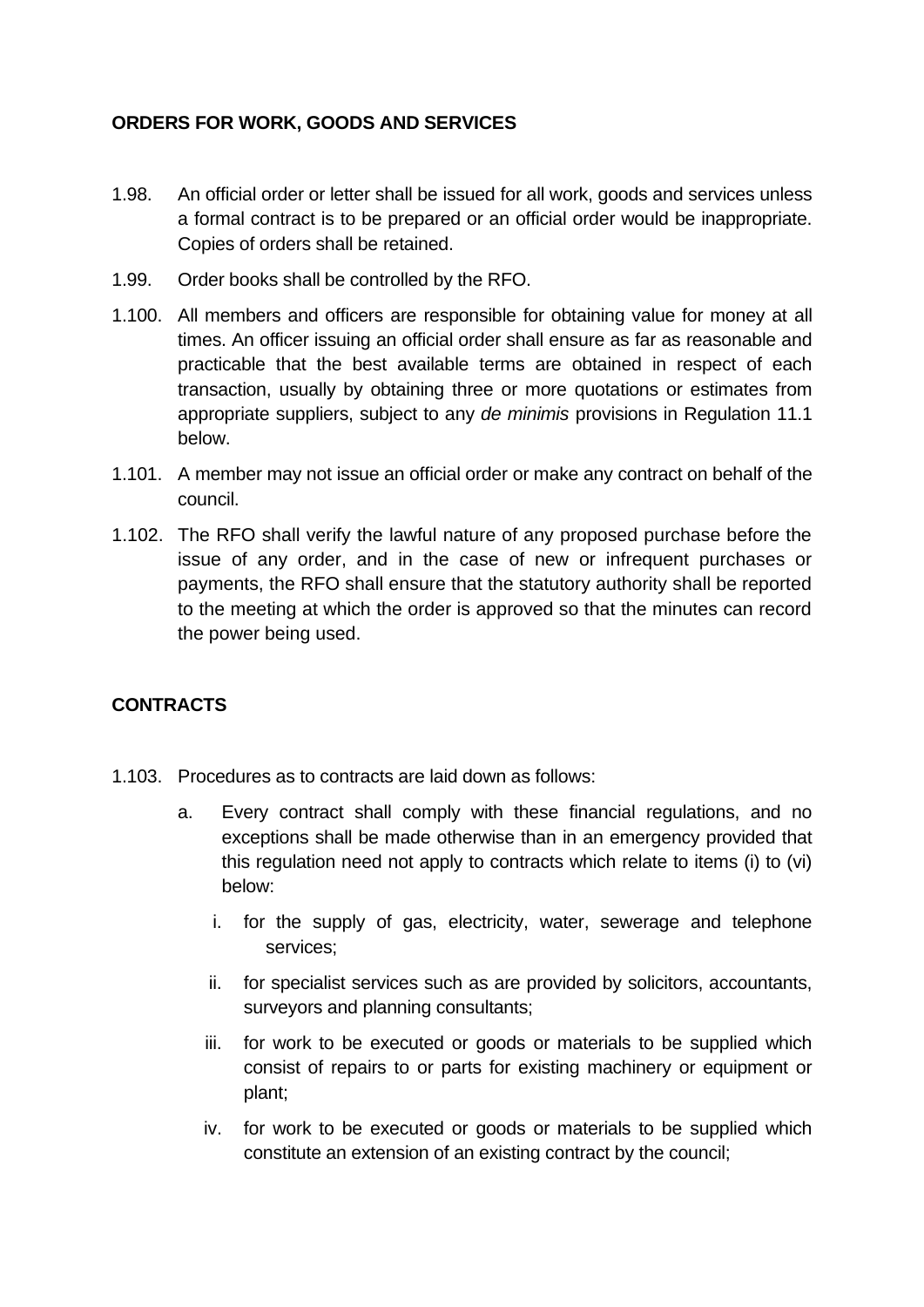- v. for additional audit work of the external auditor up to an estimated value of £500 (in excess of this sum the Clerk and RFO shall act after consultation with the Chairman and Vice Chairman of council); and
- vi. for goods or materials proposed to be purchased which are proprietary articles and / or are only sold at a fixed price.
- b. Where the council intends to procure or award a public supply contract, public service contract or public works contract as defined by The Public Contracts Regulations 2015 ("the Regulations") which is valued at £25,000 or more, the council shall comply with the relevant requirements of the Regulations<sup>1</sup>.
- c. The full requirements of The Regulations, as applicable, shall be followed in respect of the tendering and award of a public supply contract, public service contract or public works contract which exceed thresholds in The Regulations set by the Public Contracts Directive 2014/24/EU (which may change from time to time) $2$ .
- d. When applications are made to waive financial regulations relating to contracts to enable a price to be negotiated without competition the reason shall be embodied in a recommendation to the council.
- e. Such invitation to tender shall state the general nature of the intended contract and the Clerk shall obtain the necessary technical assistance to prepare a specification in appropriate cases. The invitation shall in addition state that tenders must be addressed to the Clerk in the ordinary course of post. Each tendering firm shall be supplied with a specifically marked envelope in which the tender is to be sealed and remain sealed until the prescribed date for opening tenders for that contract.
- f. All sealed tenders shall be opened at the same time on the prescribed date by the Clerk in the presence of at least one member of council.
- g. Any invitation to tender issued under this regulation shall be subject to Standing Orders[ ], [insert reference of the council's relevant standing order] and shall refer to the terms of the Bribery Act 2010.
- h. When it is to enter into a contract of less than £25,000 in value for the supply of goods or materials or for the execution of works or specialist services other than such goods, materials, works or specialist services as are excepted as set out in paragraph (a) the Clerk or RFO shall obtain 3 quotations (priced descriptions of the proposed supply); where the value is below [£3,000] and above [£100] the Clerk or RFO shall strive to obtain 3 estimates. Otherwise, Regulation 10.3 above shall apply.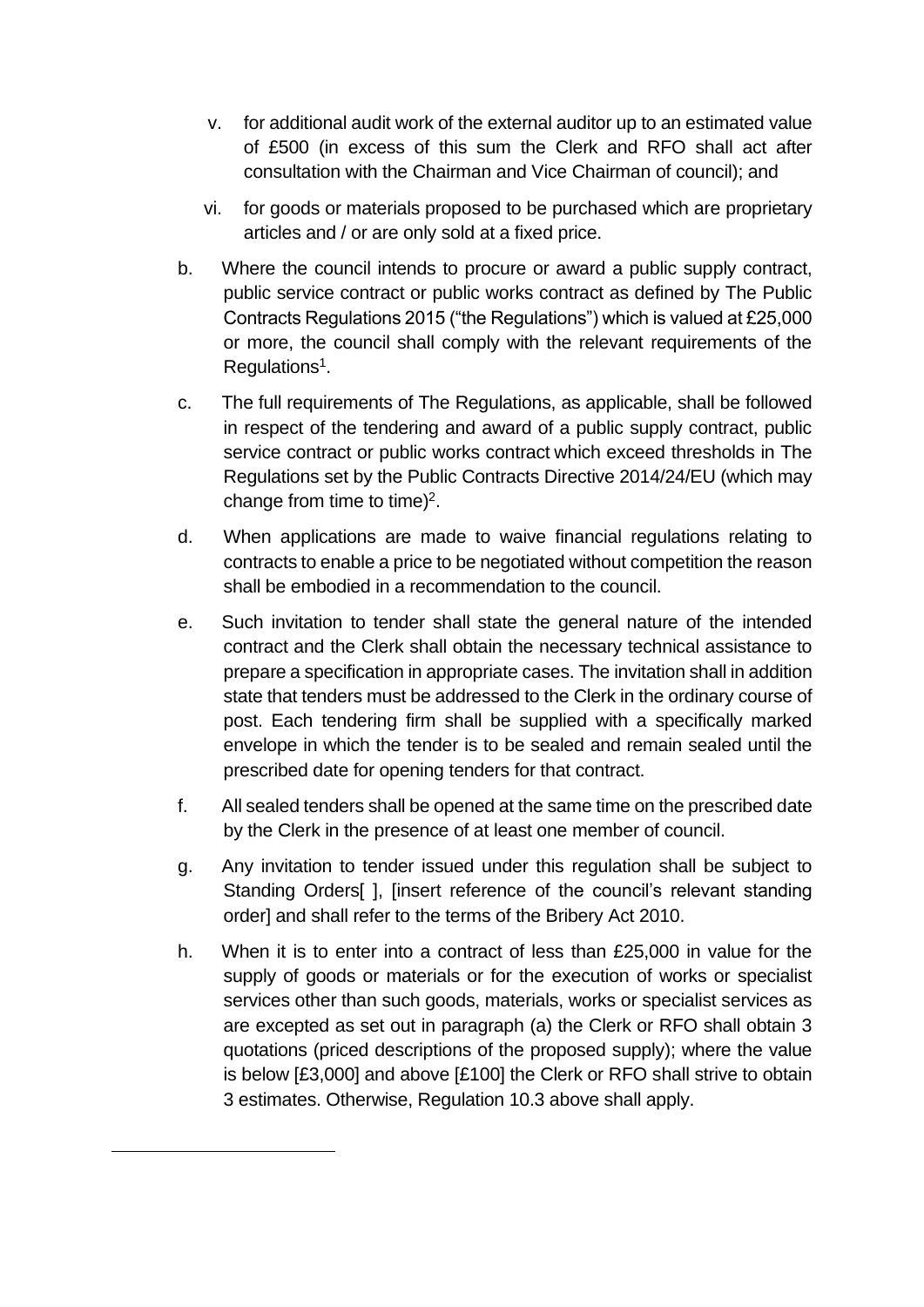- i. The council shall not be obliged to accept the lowest or any tender, quote or estimate.
- j. Should it occur that the council, or duly delegated committee, does not accept any tender, quote or estimate, the work is not allocated and the council requires further pricing, provided that the specification does not change, no person shall be permitted to submit a later tender, estimate or quote who was present when the original decision making process was being undertaken.

# <span id="page-16-0"></span>**[PAYMENTS UNDER CONTRACTS FOR BUILDING OR OTHER CONSTRUCTION WORKS (PUBLIC WORKS CONTRACTS)**

- 1.104. Payments on account of the contract sum shall be made within the time specified in the contract by the RFO upon authorised certificates of the architect or other consultants engaged to supervise the contract (subject to any percentage withholding as may be agreed in the particular contract).
- 1.105. Where contracts provide for payment by instalments the RFO shall maintain a record of all such payments. In any case where it is estimated that the total cost of work carried out under a contract, excluding agreed variations, will exceed the contract sum of 5% or more a report shall be submitted to the council.
- 1.106. Any variation to a contract or addition to or omission from a contract must be approved by the council and Clerk to the contractor in writing, the council being informed where the final cost is likely to exceed the financial provision.]

# <span id="page-16-1"></span>**[STORES AND EQUIPMENT**

- 1.107. The officer in charge of each section shall be responsible for the care and custody of stores and equipment in that section.
- 1.108. Delivery notes shall be obtained in respect of all goods received into store or otherwise delivered and goods must be checked as to order and quality at the time delivery is made.
- 1.109. Stocks shall be kept at the minimum levels consistent with operational requirements.
- 1.110. The RFO shall be responsible for periodic checks of stocks and stores at least annually.]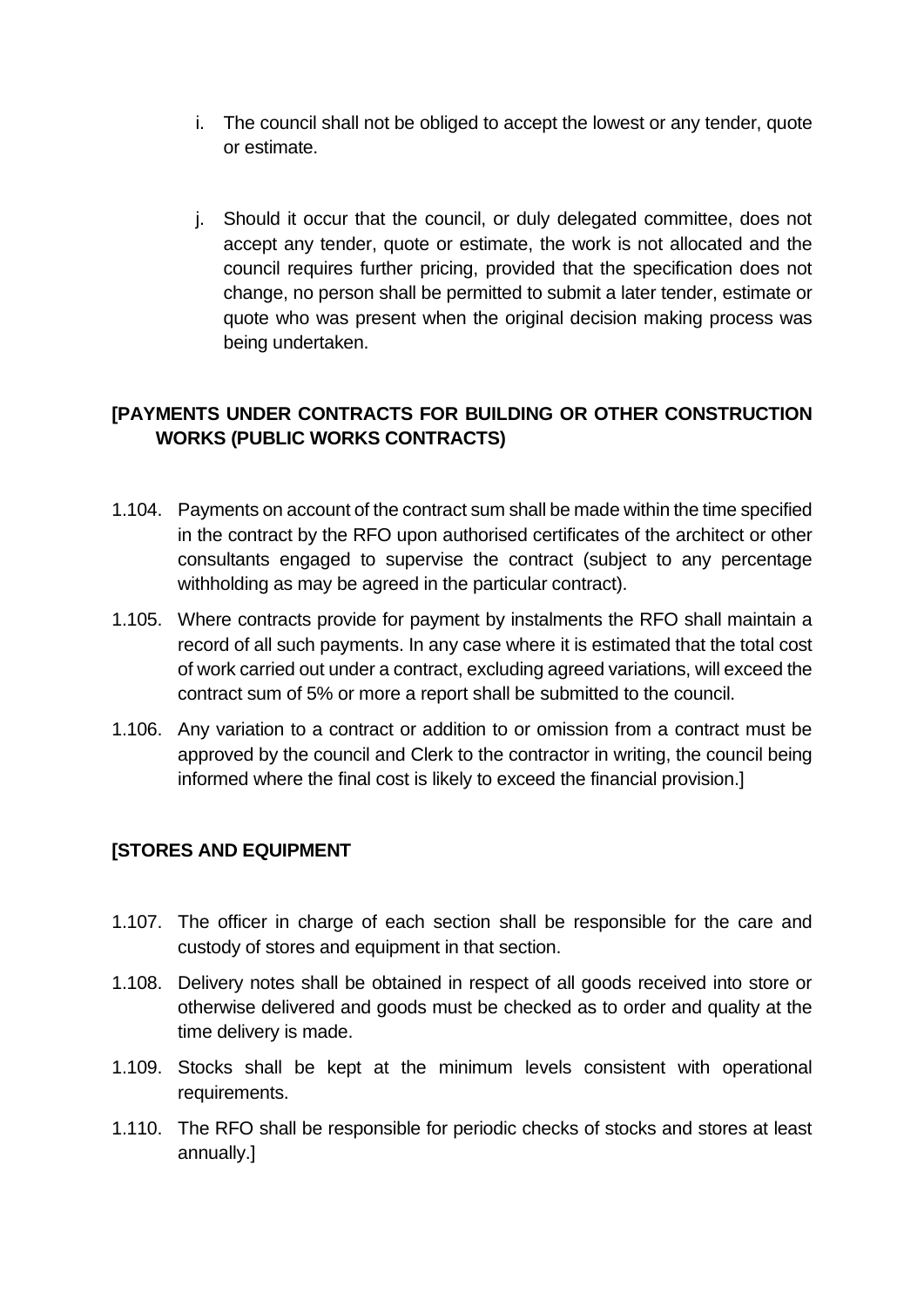# <span id="page-17-0"></span>**ASSETS, PROPERTIES AND ESTATES**

- 1.111. The Clerk shall make appropriate arrangements for the custody of all title deeds and Land Registry Certificates of properties held by the council. The RFO shall ensure a record is maintained of all properties held by the council, recording the location, extent, plan, reference, purchase details, nature of the interest, tenancies granted, rents payable and purpose for which held in accordance with Accounts and Audit Regulations.
- 1.112. No tangible moveable property shall be purchased or otherwise acquired, sold, leased or otherwise disposed of, without the authority of the council, together with any other consents required by law, save where the estimated value of any one item of tangible movable property does not exceed [£250].
- 1.113. No real property (interests in land) shall be sold, leased or otherwise disposed of without the authority of the council, together with any other consents required by law. In each case a report in writing shall be provided to council in respect of valuation and surveyed condition of the property (including matters such as planning permissions and covenants) together with a proper business case (including an adequate level of consultation with the electorate).
- 1.114. No real property (interests in land) shall be purchased or acquired without the authority of the full council. In each case a report in writing shall be provided to council in respect of valuation and surveyed condition of the property (including matters such as planning permissions and covenants) together with a proper business case (including an adequate level of consultation with the electorate).
- 1.115. Subject only to the limit set in Regulation 14.2 above, no tangible moveable property shall be purchased or acquired without the authority of the full council. In each case a report in writing shall be provided to council with a full business case.
- 1.116. The RFO shall ensure that an appropriate and accurate Register of Assets and Investments is kept up to date. The continued existence of tangible assets shown in the Register shall be verified at least annually, possibly in conjunction with a health and safety inspection of assets.

#### <span id="page-17-1"></span>**INSURANCE**

1.117. Following the annual risk assessment (per Regulation 17), the RFO shall effect all insurances and negotiate all claims on the council's insurers [in consultation with the Clerk].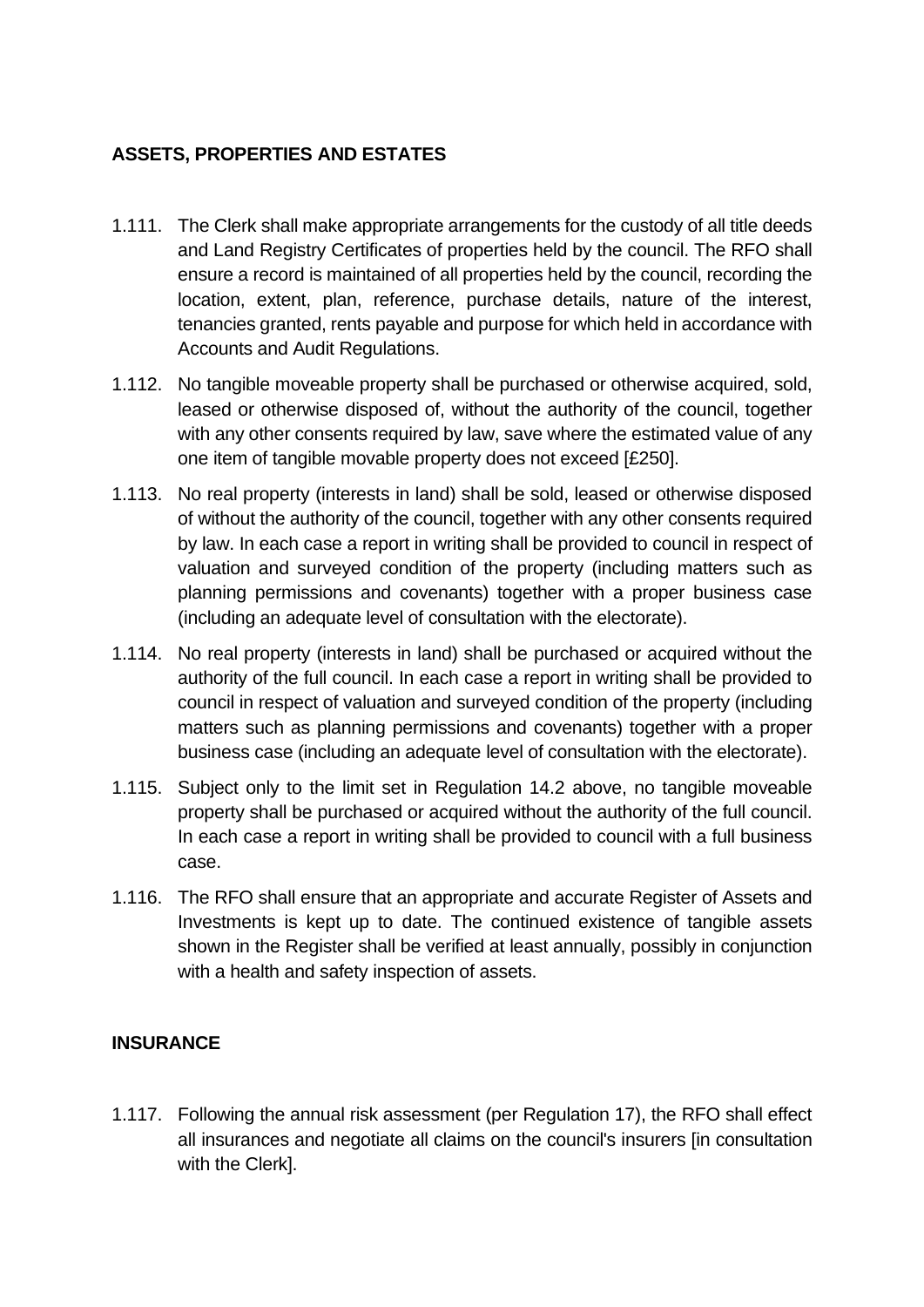- 1.118. [The Clerk shall give prompt notification to the RFO of all new risks, properties or vehicles which require to be insured and of any alterations affecting existing insurances.]
- 1.119. The RFO shall keep a record of all insurances effected by the council and the property and risks covered thereby and annually review it.
- 1.120. The RFO shall be notified of any loss liability or damage or of any event likely to lead to a claim, and shall report these to council at the next available meeting.
- 1.121. All appropriate members and employees of the council shall be included in a suitable form of security or fidelity guarantee insurance which shall cover the maximum risk exposure as determined [annually] by the council, or duly delegated committee.

# <span id="page-18-0"></span>**[CHARITIES**

1.122. Where the council is sole managing trustee of a charitable body the Clerk and RFO shall ensure that separate accounts are kept of the funds held on charitable trusts and separate financial reports made in such form as shall be appropriate, in accordance with Charity Law and legislation, or as determined by the Charity Commission. The Clerk and RFO shall arrange for any audit or independent examination as may be required by Charity Law or any Governing Document.]

#### <span id="page-18-1"></span>**RISK MANAGEMENT**

- 1.123. The council is responsible for putting in place arrangements for the management of risk. The Clerk [with the RFO] shall prepare, for approval by the council, risk management policy statements in respect of all activities of the council. Risk policy statements and consequential risk management arrangements shall be reviewed by the council at least annually.
- 1.124. When considering any new activity, the Clerk [with the RFO] shall prepare a draft risk assessment including risk management proposals for consideration and adoption by the council.

#### <span id="page-18-2"></span>**SUSPENSION AND REVISION OF FINANCIAL REGULATIONS**

1.125. It shall be the duty of the council to review the Financial Regulations of the council from time to time. The Clerk shall make arrangements to monitor